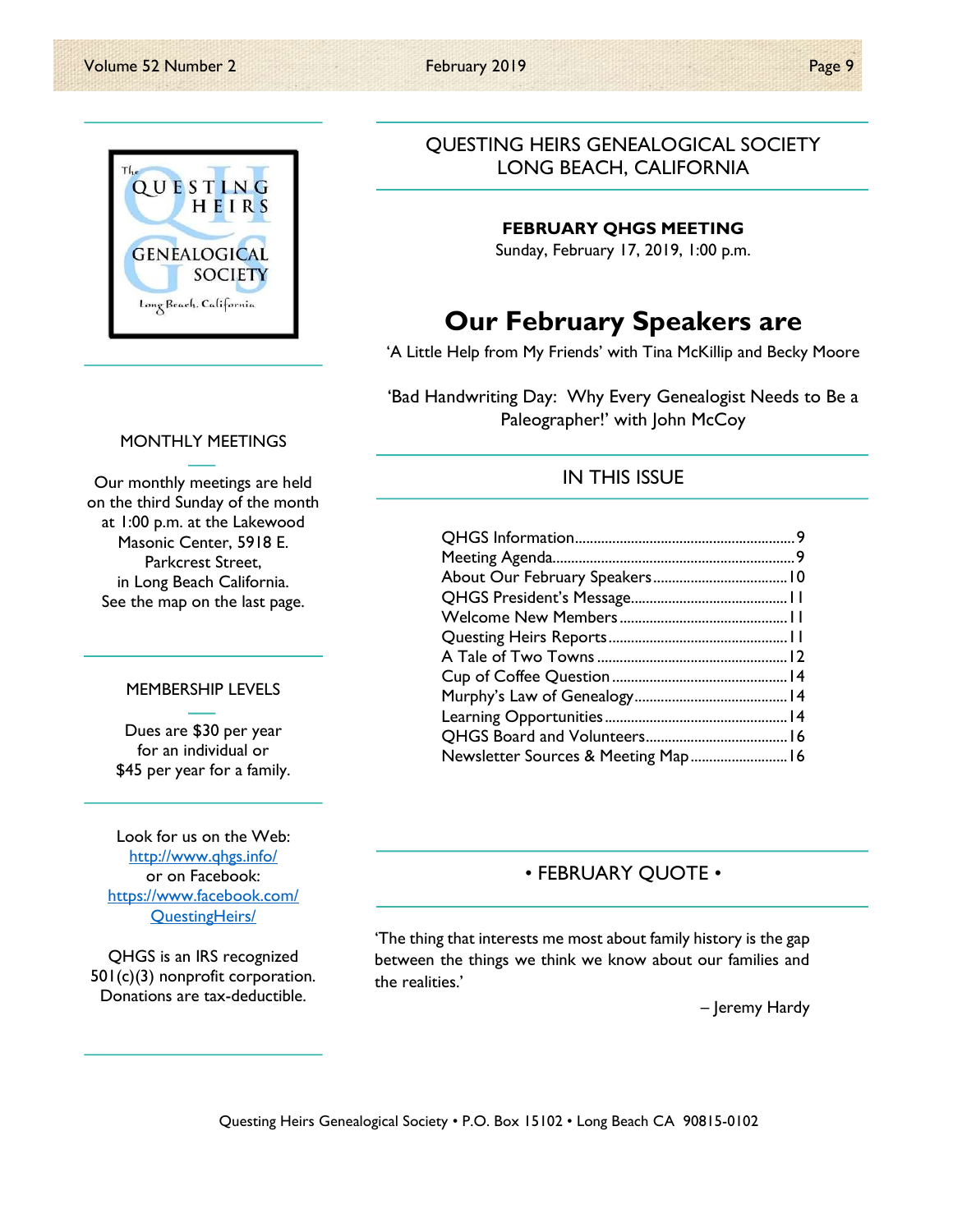# • Our February Speakers •

'With a Little Help from My Friends' - Tina McKillip and Becky Moore

Imagine being adopted and not having any information about your birth parents because you were abandoned as a baby?

Becky and Tina will take you on a journey of DNA and genealogy research to find the biological parents of Daniel. Together with a DNA expert and the inclusion of Daniel's help, this mystery was solved. How do you start with nothing but DNA matches to come to a conclusion? Come to the February meeting to find out.



Christina "Tina" McKillip is a native of Lynwood and lives in Long Beach. She has been doing family research for 30 years after being intrigued by her own mother's estranged family. In the early 1990's she did a birthparent search for a coworker and found that this type of research was very rewarding. After 25 years of doing adoption research, the power of DNA has made these searches more accurate and sometimes easier to solve. Tina recently solved a 20-year-old case that would have been impossible if not for DNA. As far as education, Tina relied on genealogy meetings, her curiosity and tenacity and the help of her various mentors in the adoption search community. Lately she has teamed up with Becky Moore

and a few researchers to help adoptees who are searching for their biological families. Tina also has her own business of viewing and extracting vital records in Los Angeles County for various clients.



Becky intuitively knew the man raising her was not her biological father. The path to discovering who her biological father was began with very little information and preinternet. Finally, at the age of 37 after spending hours, reading, researching jumping over hurdles, and contacting agencies, Becky found her dad, living mere blocks away from her and thus began her passion for locating biological family members. Becky is very resourceful, possessing a wide base of knowledge to draw upon. She is observant, creative, detail oriented, dependable and can do anything she sets her mind to. In addition to being a selfmotivated, she works efficiently, effectively and competently. Becky believes meeting Tina

in court, while on Jury Duty was part of a divine plan from a higher power. Their passion for connecting families has intensified with the discovery of DNA testing, the use of multiple databases and most importantly teamwork. Together they are dedicated, and very committed to finding the missing link, for adoptees and biological family.

'Bad Handwriting Day: Why Every Genealogist Needs to Be a Paleographer!' with John McCoy

Genealogists encounter all sorts of handwritten documents that are difficult to read. Paleography is the art of reading old handwriting. The principles of paleography are easy to grasp, and excellent tutorials can be found on the internet. The same principles apply to the problem of reading bad handwriting from all periods. The real work consists of studying enough samples of various handwriting styles to be able to read them fluently. We will present examples of English and American handwriting from a variety of sources and periods. Bring your own favorite examples of illegible genealogical documents, which we will discuss during the program as time permits.

John McCoy is Past President of Questing Heirs Genealogical Society in Long Beach, CA. He has well over 50 years of research experience covering six centuries and many countries. Since 1994, he has devoted most of his efforts to his French and Swiss ancestry. He is site coordinator for the Swiss Canton of Vaud in the World GenWeb project (www.rootsweb.com/~chevaud).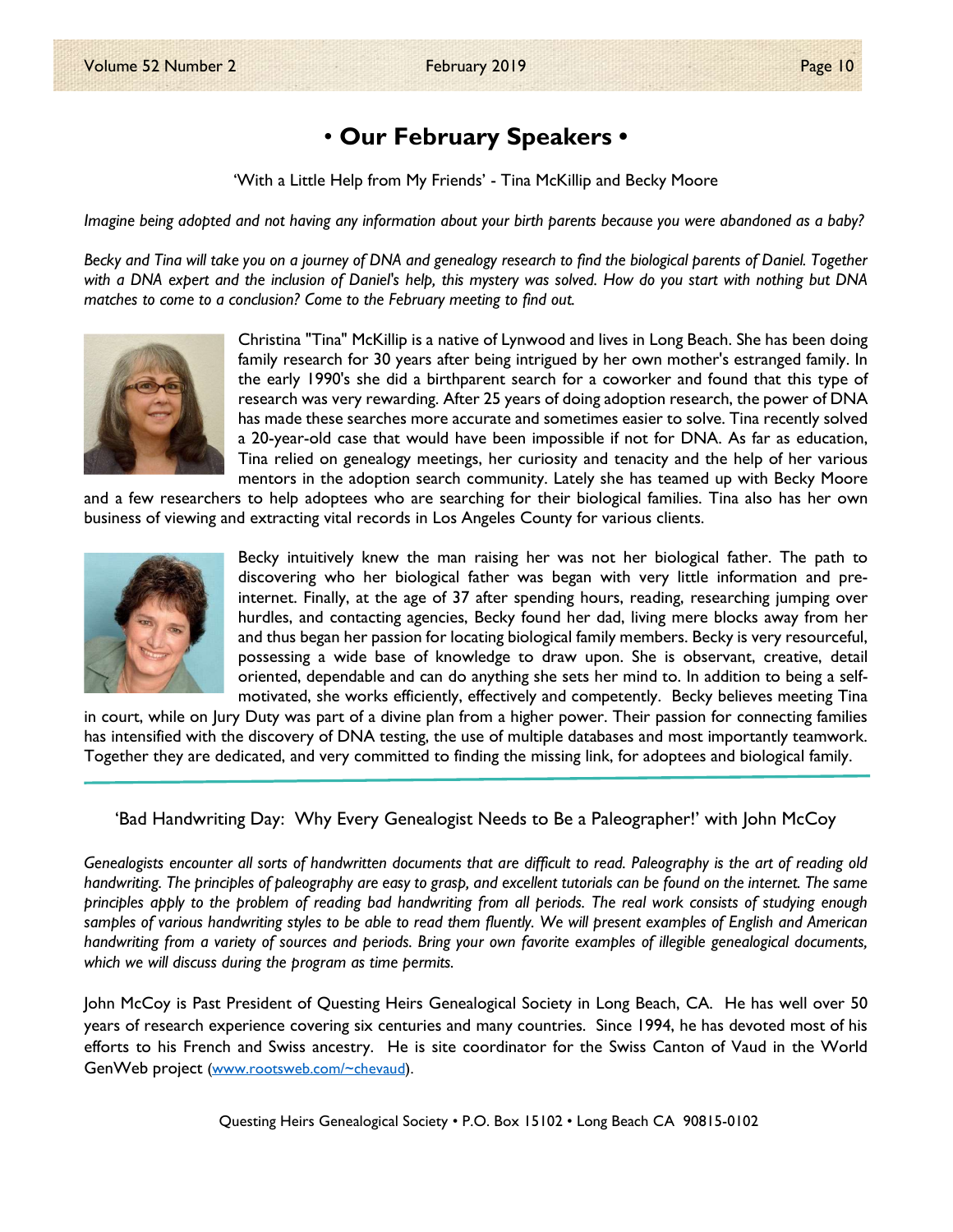# • President's Message •

The new year has brought new members and visitors to our society meetings. I hope something new was learned and that they will join us again this month.

Even if the monthly topic doesn't fit your area of research, you can always learn something. I don't consider myself a beginner but Hal Horrock's presentation gave me new ideas on where to research on the internet.

As we celebrate Presidents' Day on February 18th, I am reminded of two of my husband John's ancestors. He had a maternal uncle Calvin Coolidge Buckles who was born during the 30th President's term and a maternal great grandfather Ulysses Grant Buckles who was born a few months after the 18th President took office in 1869. Do you have an ancestor named after a president?

If you have any questions, concerns, ideas or suggestions, please let me know. You can find my contact information in the member directory.

Christina "Tina" McKillip



MEMBERSHIP REPORT by Cynthia Day-Elliott At the January meeting there were 33 members and 4 guests in attendance.

REFRESHMENT REPORT by Sandy Hollandsworth

Our February hosts are: Linda Ryan, Sandy McDonald, Jackie Grandt and Tina McKillip

QUARTERLY TREASURER REPORT by Christine Elia

October 2018 – December 2018

Income: \$2,159.95 Expenses: \$1,507.47

F&M Checking Balance: \$4,547.88 of which \$844.06 is restricted to educational expenses. Membership dues collected in December will be reflected in the next quarterly report.

Per our Bylaws, the records of the treasury will be available for viewing at the break during the February meeting. Please feel free to ask questions and see how the records are kept digitally.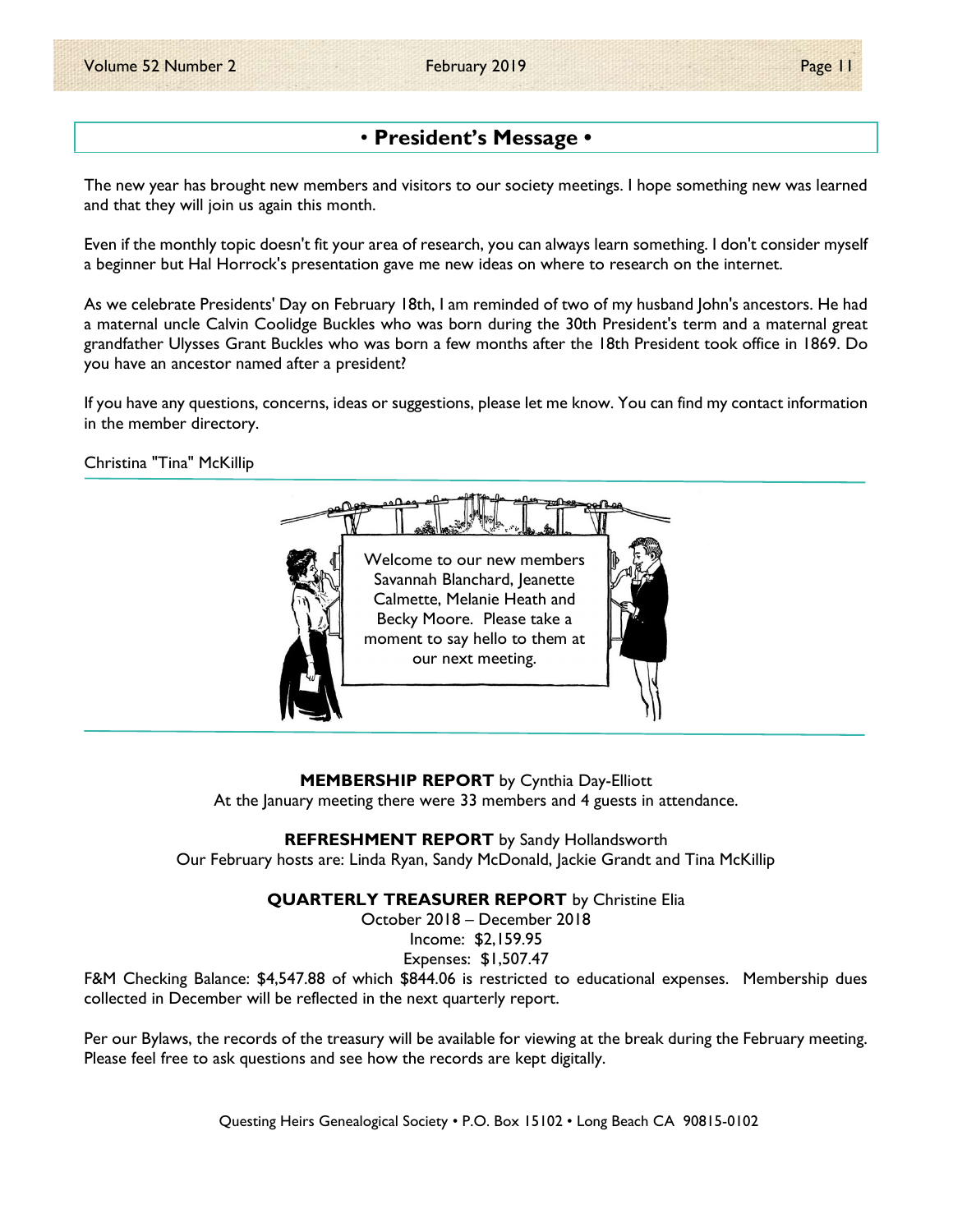# • A Tale of Two Towns •

#### • A Portrait of Brothers •



This photo of two young boys was taken in February 1919 in Hoboken, New Jersey. I wanted to learn more about these boys and perhaps find out why they were dressed in military attire. To understand more about this time period, I needed to find out more about Hoboken in 1919.

#### • Hoboken, New Jersey •

Hoboken, New Jersey became a port of embarkation during World War I. America declared on Germany and her allies on April 6, 1917. The Hamburg-American Line piers in were taken under eminent domain. Between 1917 and 1918 more than two million soldiers passed through the city. A total of 936 voyages left Hoboken on their way to England and France.

About this time, approximately 25 percent of the population of Hoboken was German. Many German immigrants voluntarily left the city while others were forcibly moved to Ellis Island. German nationals who were not naturalized U.S. citizens were categorized as 'enemy aliens. The city population dramatically decreased and local businesses experienced financial hardships. Imagine the impact on the population in this time period.

General John Pershing famously boasted that the troops would be in 'Heaven, Hell or Hoboken' by Christmas of 1917. The war ended in November 1918.



# Do you know about the history of a city that your ancestor lived in?

How did it change during their lifetime? Did any external events have an effect on their life or livelihood? Did any of these events affect why they moved to another city or state? To find this out, there are many records available online that might help you understand their life.

Court records can be great sources. I have paper copies of lawsuits between two sides of my family that were shared with me many years ago. It was not only interesting to read, but it filled in details on marriages and deaths. Divorce, adoption, wills and probate records may also provide the evidence you have been seeking. You might find ancestor information in a published county or city history. If you ancestor is not in the publication, you can still learn more about the community in which they lived. In an Iowa county history, I found that my great grandfather was a banker and farmer. Because there was an adoption in the family, I was delighted to read the life details of a man I had only identified in the last three years.

Newspapers can color in an ancestor's life. Weddings, deaths, and births are the normal things you might expect to find in newspapers. I didn't know that another great grandfather was a grocer and mayor in Washington in the 1920's. I was able to verify this later with a relative after finding a few newspaper articles online. Or imagine finding that your ancestor had a checkered past. How exciting!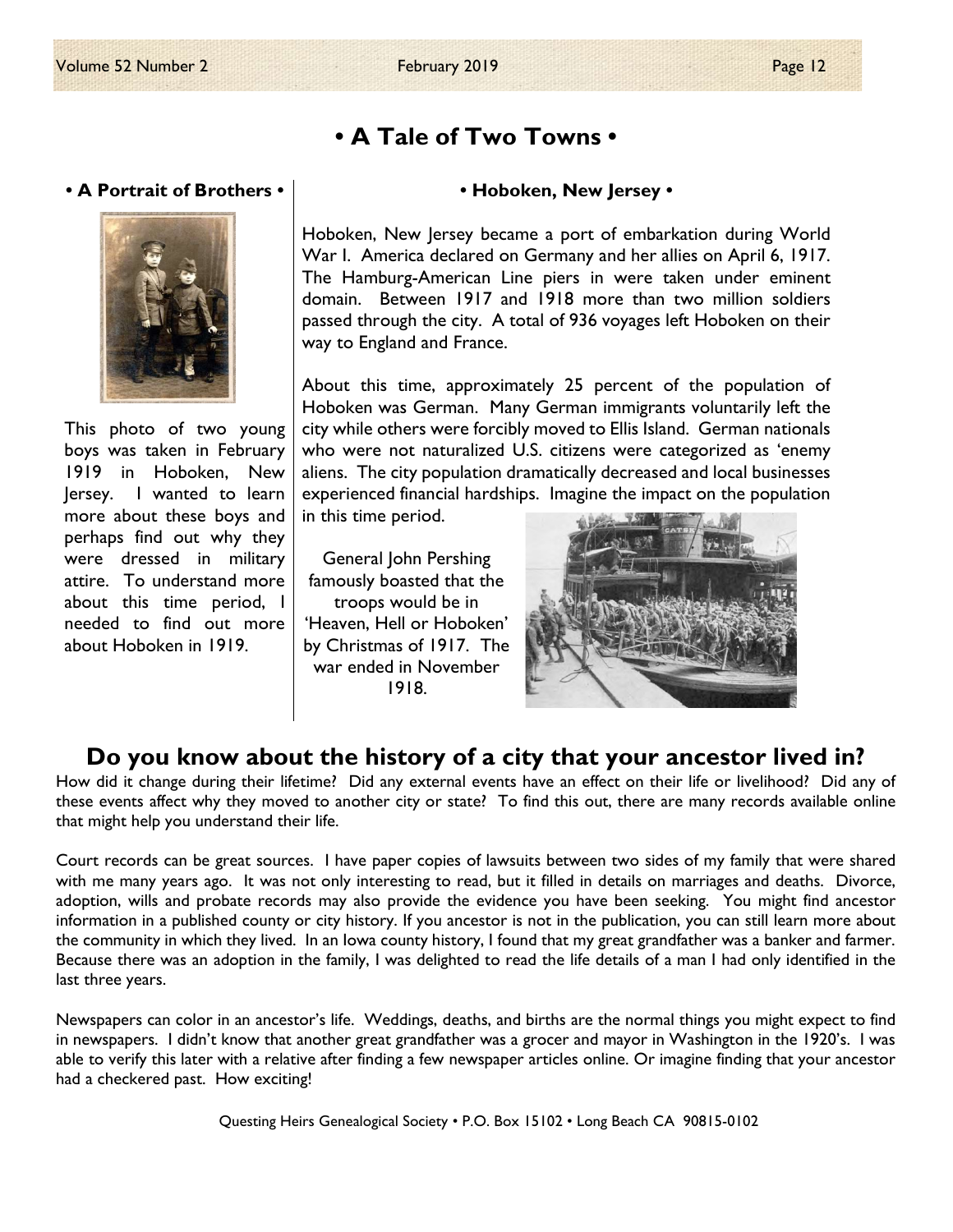Google is always good place to find new record sources with a general search. The list below includes some resources you should consider in your research for any city.

- Ancestry include a known address in the 'keyword box' in addition to city and state
- **Cemetery records**
- Census records about individuals
- Census records about the city
- **City directories**
- **City libraries**
- City web sites
- FamilySearch
- Google books
- Historical societies
- Local genealogical societies
- **Newspapers**
- Pinterest for vintage photos
- Published books
- Maps Sanborn or historical
- School yearbooks
- State or city archives
- Wikipedia

# • Long Beach, California •

# Where would you look for information about Long Beach, California?

In 1784 Rancho Los Nietos was granted to a Spanish soldier Manuel Nieto by King Carlos III. Rancho Los Cerritos and Rancho Los Alamitos were both part of this territory. In 1882 Willmore City was launched by William Erwin Willmore, a developer. In 1888 with 59 buildings, the City of Long Beach became incorporated. The Developer Willmore had moved on to Arizona.

Between 1888 and 1908 the position equivalent to mayor was called President of the Board of Trustees. Long Beach had 11 Presidents. Beginning in 1908 the position was called Mayor and was voted upon amongst the City Council members. In 1988, a citywide election for Mayor was held. The first five men who served as Mayor of Long Beach were:

- 1908 1912 Charles H. Windham
- **1912 1914 Ira S. Hatch**
- **1914 1915 Louis N. Whealton**
- 1915 1921 William T. Linsenby
- $1921 1924$  Charles A. Buffum



Long Beach Pier about 1900-1902

The list below includes some resources you should consider in your research for Long Beach.

- Rancho Los Alamitos at https://www.rancholosalamitos.com/history.html
- Rancho Los Cerritos https://www.rancholoscerritos.org/about-hub/history-hub/
- **Building permits that show the history of a home can be found at 4** http://citydocs.longbeach.gov/WebLink8/CustomSearch.aspx?SearchName=SearchbyAddress
- **Long Beach Public library contains printed matter, photos and artifacts. You can get access to** newspapers in online databases. Read about LBPL history index search at http://www.lbpl.org/history/
- **Long Beach city directories, high school yearbooks and photos can be accessed online using this link** http://encore.lbpl.org/iii/cpro/app
- **The Long Beach Public Library has a site dedicated to researching an address at 4** http://www.lbpl.org/history/lbaddress.asp
- Long Beach family histories can be found online or in printed books at the bookstore and library
- Long Beach historical society at https://hslb.org/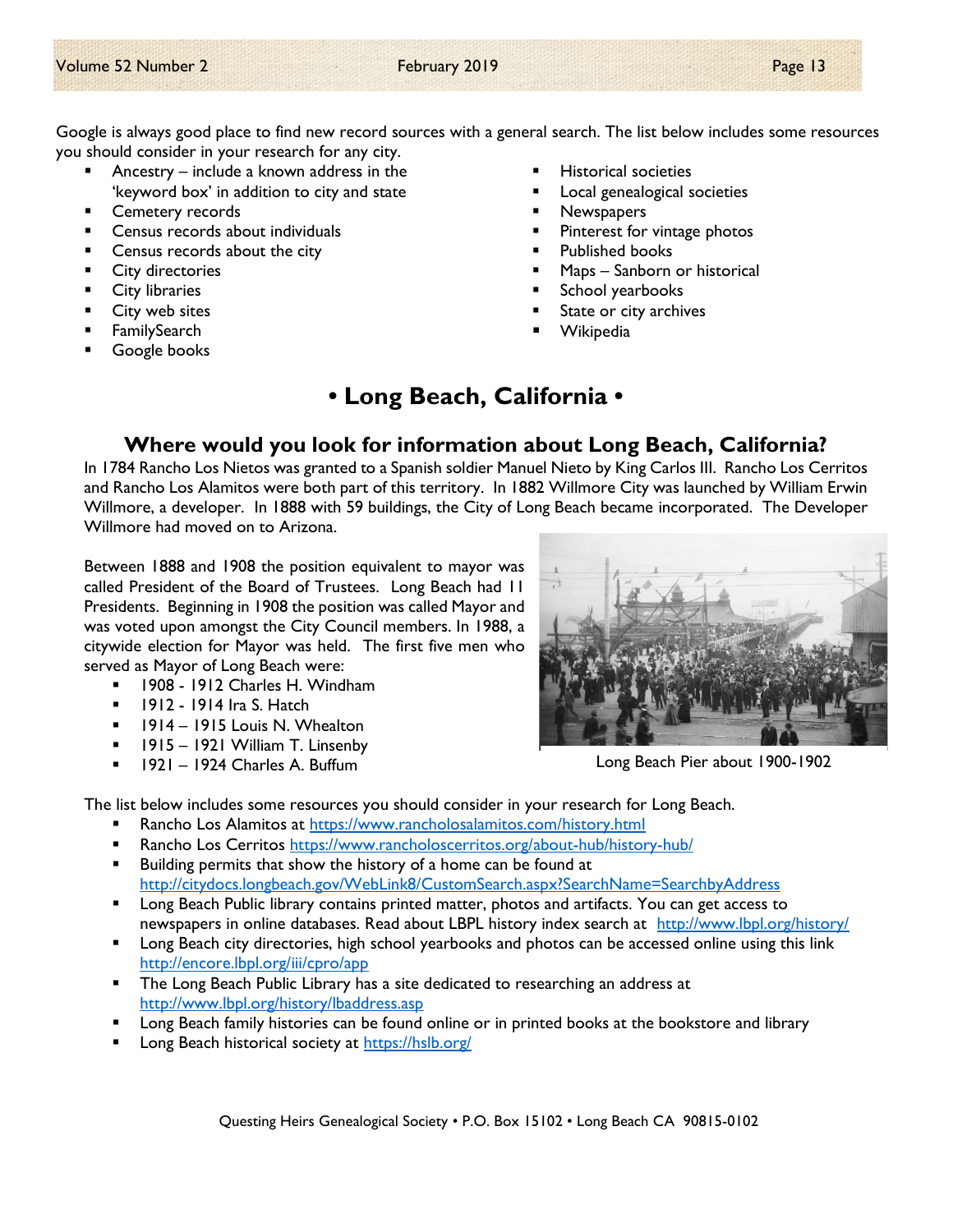- This site notes important dates between 1784 to 2013 taking readers through early settlement, ranching, and the establishment of the railroad and port at https://www.visitlongbeach.com/about-longbeach/facts-history/
- There are many published books on Long Beach. A few I've read recently are:
	- $\checkmark$  Early Long Beach by Gerrie Schipske
	- Long Beach's Los Cerritos by Geraldine Kantz
	- $\checkmark$  Long Beach Architecture: The Unexpected Metropolis by Cara Mullio and Jennifer M. Volland
	- $\checkmark$  Died in Long Beach: Cemetery Tales by Claudine Burnette
- Have you searched California digital newspaper collection? The collection contains 344, 588 issues at https://cdnc.ucr.edu/
- Sanborn maps of Long Beach are online at https://www.loc.gov/collections/sanbornmaps/?fa=location%3Alos+angeles+county%7Clocation%3Along+beach&all=true&st=gallery&sb=shelf-id

While these links are specific to Long Beach you can apply the same search techniques to any city to find what is available online or in print.



#### • This Month's Cup of Coffee Question •

Of the first five mayors of Long Beach on page 13, which one was born in the state of Virginia? Your choices are: Windham, Hatch, Whealton, Lisenby and Buffum. Use traditional genealogy web sites or the links to find the answer to this month's question.

One lucky member will receive a Starbuck's gift card donated by Sandy McDonald. The drawing will be made from the correct answers submitted. Check for the box on the front table at our next meeting and submit your guess to our mayor question.

**January's Photo Information:** If you guessed that the year of January's photo from was 1901, you were correct. This couple was married in Whitman, Washington in 1901 and were in South Dakota visiting the bride's family when the photo was taken.

# • Murphy's Law of Genealogy •

You are all familiar with Murphy's Law of 'anything that can go wrong will go wrong'. Check out this humorous list of Murphy's Laws for genealogy. It is sure to lighten your day. A version can be found at: http://buwt.blogspot.com/2012/06/murphys-law-of-genealogy.html

# • Learning Opportunities •

## Family Tree Webinars

February 13 – 'Reconstructing Your Genetic Family Tree' with Blaine Bettinger. February 19 – 'Applying Evidence to Genealogical Research Questions' with Melissa Johnson. February 22 – 'Using Timelines and Tables to Analyze Your Research' with Cari Taplin. March 6 – 'A Guide to Third Party Tools for DNA Testing' with Michelle Leonard. For more information: https://familytreewebinars.com/upcoming-webinars.php

# Southern California Genealogical Society Webinars

February 20 – 'Is Your One-Place Study at a Distance? No Worries with the Internet' with Tessa Keough.

March 2 – 'Irish Research – What's New' with Donna M. Moughty. For more information: http://www.scgsgenealogy.com/webinar/jes-index.html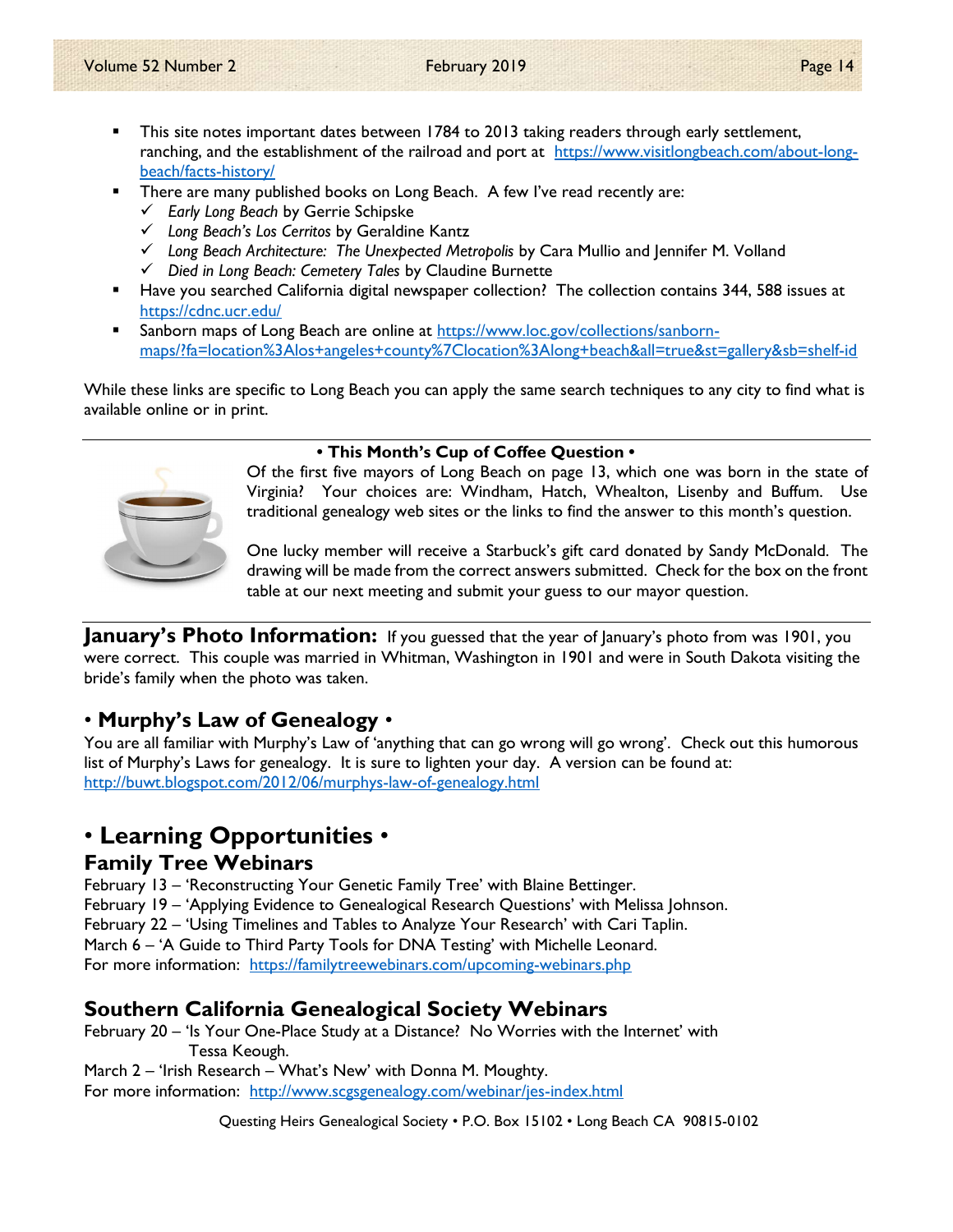# February Classes at FamilySearch Library in Orange County

February 9 at 10 am – 'Native American Research' with Linda Serna. February 22 at 1:30 pm - 'Introduction to Genealogy' with Elna Katherman. February 23 1:00 pm - 'Advanced Search Features at Ancestry' with Barbara Renick. For more information: http://www.ocfamilyhistory.org/Website/index.html

## • Conferences and Events •

- √ RootsTech 2019: February 27 March 2, 2019, Salt Lake City, Utah https://www.rootstech.org/
- Genealogy Jamboree 2019: May 30 June 2, 2019, Burbank, California http://genealogyjamboree.com/ For more information see: https://wagswhittier.org/cpage.php?pt=7
- $\checkmark$  Orange County California Genealogical Society Genealogy Bash and Book Faire: March 9, 2019 in Huntington Beach. The event is entitled 'A Day with Crista Cowan'. Four topics include:
	- DNA and Ancestry How to Utilize It
	- Ancestry Search Tips and Tricks
	- Finding and Sharing the Stories in Your Family Tree
	- Introduction to the Genealogical Professional Standards

For more information see: http://www.occgs.com/mtg\_event/bash/bash.html

# • Check Out These Pinterest Boards and Pins •

- $\checkmark$  Family Tree Magazine Board: Write Your Family History at https://www.pinterest.com/familytreemag/write-your-family-history/
	- o '30 Family History Writing Prompts.'
	- o 'Family Tree 30-Day Family History Writing Challenge.'
- Ancestry Board: Ancestry.com Videos at https://www.pinterest.com/ancestrycom/ancestry-com-videos/
	- o 'Family History Clues in Death Records.'
	- o 'Using Ancestry.com Like a Pro.'
- FamilySearch Board: Saving Photos at https://www.pinterest.com/familysearch/saving-photos/
	- o 'Turn Your Photo Collection from Chaos to Order with These Simple Steps.'
	- o 'Five Keys to Leaving a Visual Legacy for Future Generations.'
- Family History Daily Board: Free Genealogy Resources at https://www.pinterest.com/family\_history/freegenealogy-sites/
	- o 'Serious About Genealogy? Here are 10 Books to Read This Year.'
	- o 'The Absolute Beginner's Guide to Researching Your Ancestors in England, Wales, Scotland or Ireland.'

# • Blogs and Articles to Read This Month •

- $\checkmark$  Amy Johnson Crow blog: 'Organizing Your Genealogy Files: A Practical Approach' https://www.amyjohnsoncrow.com/organizing-genealogy-files/
- $\checkmark$  Family Tree Magazine blog: 'How I Solved a 90-year-old Family Mystery with a DNA Match' by Nancy Hendrickson https://www.familytreemagazine.com/premium/solving-family-mystery-dnamatch/
- $\checkmark$  FamilySearch blog: 'Connecting with Your Swedish Ancestry' by Laurie Bradshaw https://www.familysearch.org/blog/en/swedish-ancestry/
- Genealogy Bank blog by Gena Philibert-Ortega: 'The 1907 Expatriation Act: Did Your Female Ancestor Lose Her American Citizenship?' https://blog.genealogybank.com/the-1907expatriation-act-did-your-female-ancestor-lose-her-american-citizenship.html